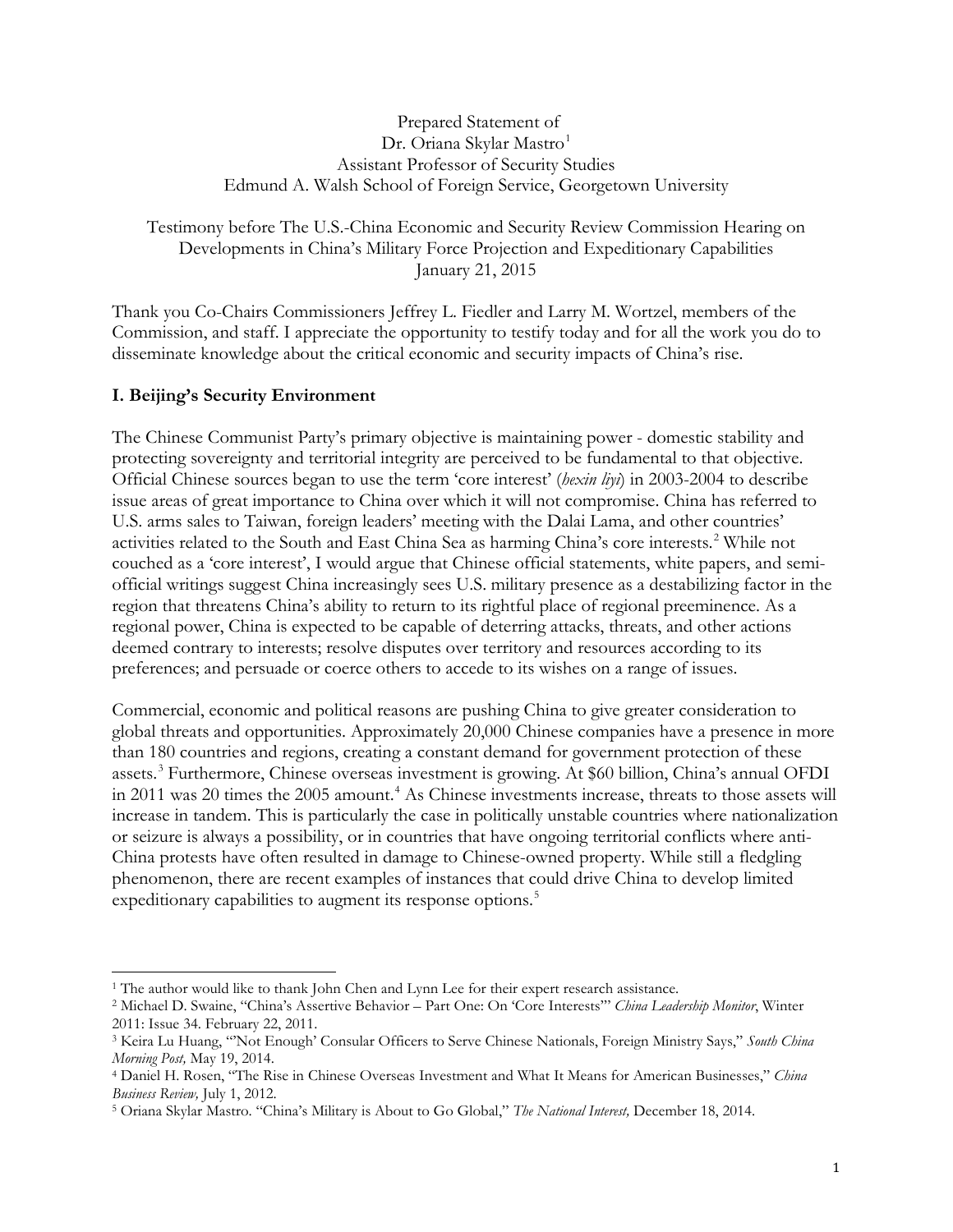Statements made by Chinese political and military leadership acknowledge that China's need for stable access to natural resources in addition to exploding foreign investment have expanded its interests beyond the region, while China's capabilities lag behind. Wang Yi in his first speech as China's Foreign Minister outlined trends and principles in foreign policy, highlighting the need to align its foreign policy with China's expanding global interests.<sup>[6](#page-1-0)</sup> China's 2013 Defense White Paper, noted, "security risks to China's overseas interests are on the increase," and included, for the first time, a section on protecting Chinese overseas interests.<sup>[7](#page-1-1)</sup> In recent months, Xi himself has publicly stressed the critical importance of a strong military to a successful foreign policy and dismissed the option of passivity. [8](#page-1-2)

The One Belt, One Road initiative, a multi-faceted national policy meant to spur Chinese economic growth by linking China to Africa, the Middle East and Europe through overland and maritime routes, will only increase China's exposure to the dangers of the world.<sup>[9](#page-1-3)</sup> The plan's emphasis on infrastructure construction, the creation of new regional institutions, and economic diplomacy has attracted considerable attention both inside and outside China. Though the initiative has become an important component of Xi Jinping's foreign and economic policy, confusion over its implementation and bureaucratic lag have thus far restrained concrete progress. Rhetorical emphasis on infrastructure construction, diplomatic efforts, and the economic benefits of free trade amongst connected countries along the Belt and Road cast the plan as an essential component of Chinese economic reform and development in its western regions.<sup>[10](#page-1-4)</sup> Less authoritative Chinese sources attach a geostrategic interpretation to the plan, describing it as a "response to the US rebalance to Asia, Japan's accelerated steps towards normalization, India's rapid economic growth, and a heightened wariness toward a stronger China amongst neighboring Asian countries."<sup>[11](#page-1-5)</sup> Regardless of its impetus, its implementation will no doubt put even more Chinese workers in harm's way. In other words, I think the correct analogy is not that this initiative is a Chinese Trojan horse, a duplicitous strategy to provide cover for hegemonic ambition, but instead a Chinese tripwire – likely to create a greater demand signal for more contingency operations – perhaps inadvertently, but not unforeseeably.

The PLA is eager to collect its portion of the political and fiscal patronage that accompanies the One Belt, One Road initiative, and has largely agreed that the PLA should be responsible for protecting Chinese interests along the One Belt and One Road. One former US official says he was told by senior generals in the PLA that the One Belt, One Road Strategy would have a security component,<sup>[12](#page-1-6)</sup> despite the relative absence of this assertion in authoritative government documents.<sup>[13](#page-1-7)</sup> Observers note that projects in unstable areas may require China to abandon its long-standing policy

<span id="page-1-1"></span><span id="page-1-0"></span><sup>&</sup>lt;sup>6</sup> Kathrin Hille, "China Commits Combat Troops to Mali," *Financial Times*, June 27, 2014.<br><sup>7</sup> Information Office of the State Council of the People's Republic of China, "The Diversified Employment of China's Armed Forces: I. New Situation, New Challenges, New Missions," *Xinhua News Agency,* April 16, 2013.

<span id="page-1-2"></span><sup>8</sup>Anonymous, "Xi Jinping: kan dao zhongguo luo hou ai da de bei can shi liao jiu tong che fei fu [Xi Jinping: Pain Surges from the Bottom of My Heart When I See the Bitter Historical Documents of a Backward and Weak China]," *China.com*, June 22 2014.

<span id="page-1-4"></span><span id="page-1-3"></span><sup>9</sup> Andrew Browne, "Beijing Fears Looking Impotent in the Face of Terror," *Wall Street Journal,* November 23, 2015. 10 Michael D. Swaine, "Chinese Views and Commentary on the "One Belt, One Road" Initiative." *China Leadership Monitor*, Summer 2015: Issue 47. July 14, 2015. p. 1.

<span id="page-1-6"></span><span id="page-1-5"></span><sup>&</sup>lt;sup>11</sup> Ibid., p. 7.<br><sup>12</sup> Charles Clover and Lucy Hornby. "China's Great Game: Road to A New Empire." Financial Times. October 12, 2015.

<span id="page-1-7"></span><sup>13</sup> Swaine, "Chinese Views and Commentary on the "One Belt, One Road" Initiative," p. 17.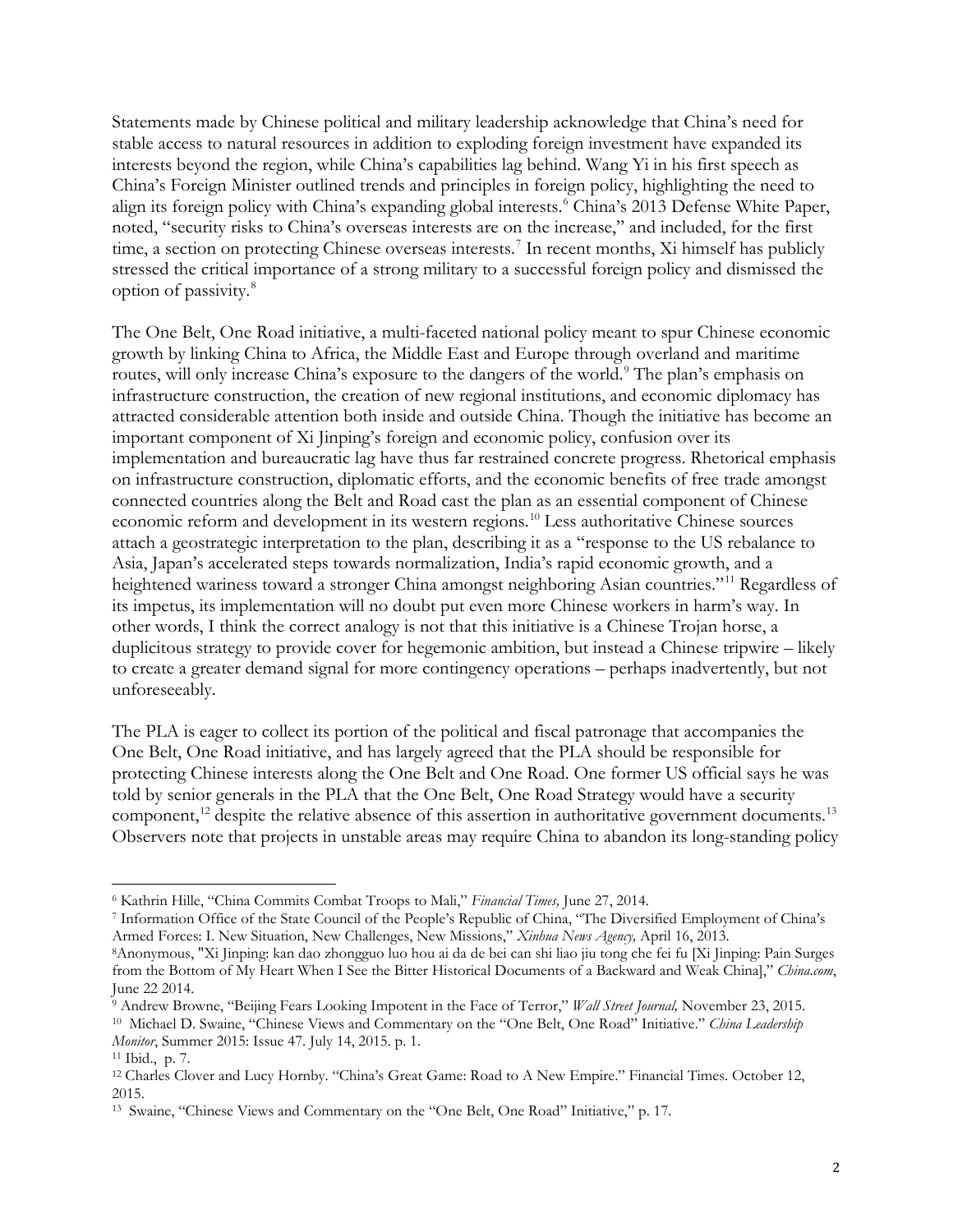of avoiding security entanglements abroad,<sup>[14](#page-2-0)</sup> and many PLA strategic thinkers work under the assumption that the PLA "should have a role in guaranteeing the protection of the One Belt, One Road." $15$ 

In the rest of my testimony, I will focus heavily on the drivers, strategic thinking and implications of a global expeditionary PLA. This is not to suggest that global factors are overtaking regional or domestic ones. The new anti-terrorism law passed on December 27, 2015 is a case in point. Instead of creating a legal foundation for overseas operations, it strengthened the government's hand vis-àvis dissidents and expanded the government's authority to regulate the information communications technology (ICT) sector for state security purposes. [16](#page-2-2) But as long as China continues its double-digit annual increases in defense spending, and GDP growth continues even at a more conservative pace, China should be able to simultaneously develop traditional war fighting capabilities to address regional challenges, as well as global expeditionary capabilities to confront threats farther from home. Flare-ups or resolutions of persistent regional issues may delay or accelerate this future scenario, but they are unlikely to halt the development of greater PLA expeditionary capabilities.

# **II. The Central Driver? Overseas Interests and Chinese Citizens**

An increasing number of Chinese citizens are going abroad, with many migrating to politically unstable countries as part of an exported labor force or in prospect of financial gain. In the twelve months leading up to May 2014, Chinese nationals recorded 98 million overseas trips - a number that has increased by an average rate of over 10 million a year for the last four years. By 2020, approximately 150 million Chinese citizens will be traveling and living abroad.<sup>[17](#page-2-3)</sup>

Domestic public support for the development of expeditionary capabilities is coalescing as more and more Chinese nationals find themselves in situations of danger due to a combination of misfortune and political instability in the host nation. According to the Chinese government's foreign ministry, its embassies and consulates deal with an average of one hundred incidents a day regarding overseas Chinese nationals in danger.<sup>[18](#page-2-4)</sup> Netizens have begun to complain that the government relies too heavily on enhancing citizen awareness of dangers and diplomatic mechanisms for citizen protection, rather than using military force.<sup>[19](#page-2-5)</sup> A prominent Chinese public intellectual noted in the aftermath of the flight MH370 tragedy that "China's capacity to engage in security operations outside its national boundary still lags far behind" developed countries and "China has all the reason and right to turn the crisis and challenge into an opportunity to build up its security forces' capacity to protect overseas interests."[20](#page-2-6)

More and more, Chinese nationals are being deliberately targeted because of perpetrators' discontents with Beijing's policies. In a July 2014 video IS leader Abu Bakr al-Baghdadi [listed](http://foreignpolicy.com/2014/08/11/china-sees-islamic-state-inching-closer-to-home/) China

<span id="page-2-1"></span><span id="page-2-0"></span><sup>14</sup> Clover and Hornby. "China's Great Game: Road to A New Empire."<br><sup>15</sup> Andrea Ghiselli, "The Belt, the Road, and the PLA." *China Brief,* Vol. 15 No. 20. October 19, 2015.

<span id="page-2-2"></span><sup>&</sup>lt;sup>16</sup> Chris Buckley, "China Passes Antiterrorism Law That Critics Fear May Overreach." The New York Times, December 27, 2015.

<span id="page-2-3"></span><sup>17</sup> Lu Huang, "'Not Enough' Consular Officers to Serve Chinese Nationals, Foreign Ministry Says."

<span id="page-2-5"></span><span id="page-2-4"></span><sup>18</sup> "Multiple-pronged Approach Suggested to Boost Safety of Chinese Nationals Overseas," *Xinhua*, August 12, 2013. <sup>19</sup> Jingyuan, Zhu. "Why Are Chinese Workers Often Under Attack?" [Xinwen guancha: zhongguo gongren weihe pin zaoxi] *Shanghai Evening Post*, February 1, 2012.

<span id="page-2-6"></span><sup>20</sup> Chen Xiangyang, "Seize the Opportunity to Build Up China's Capacity to Protect Overseas Interests," *China-US Focus,*  March 21, 2014.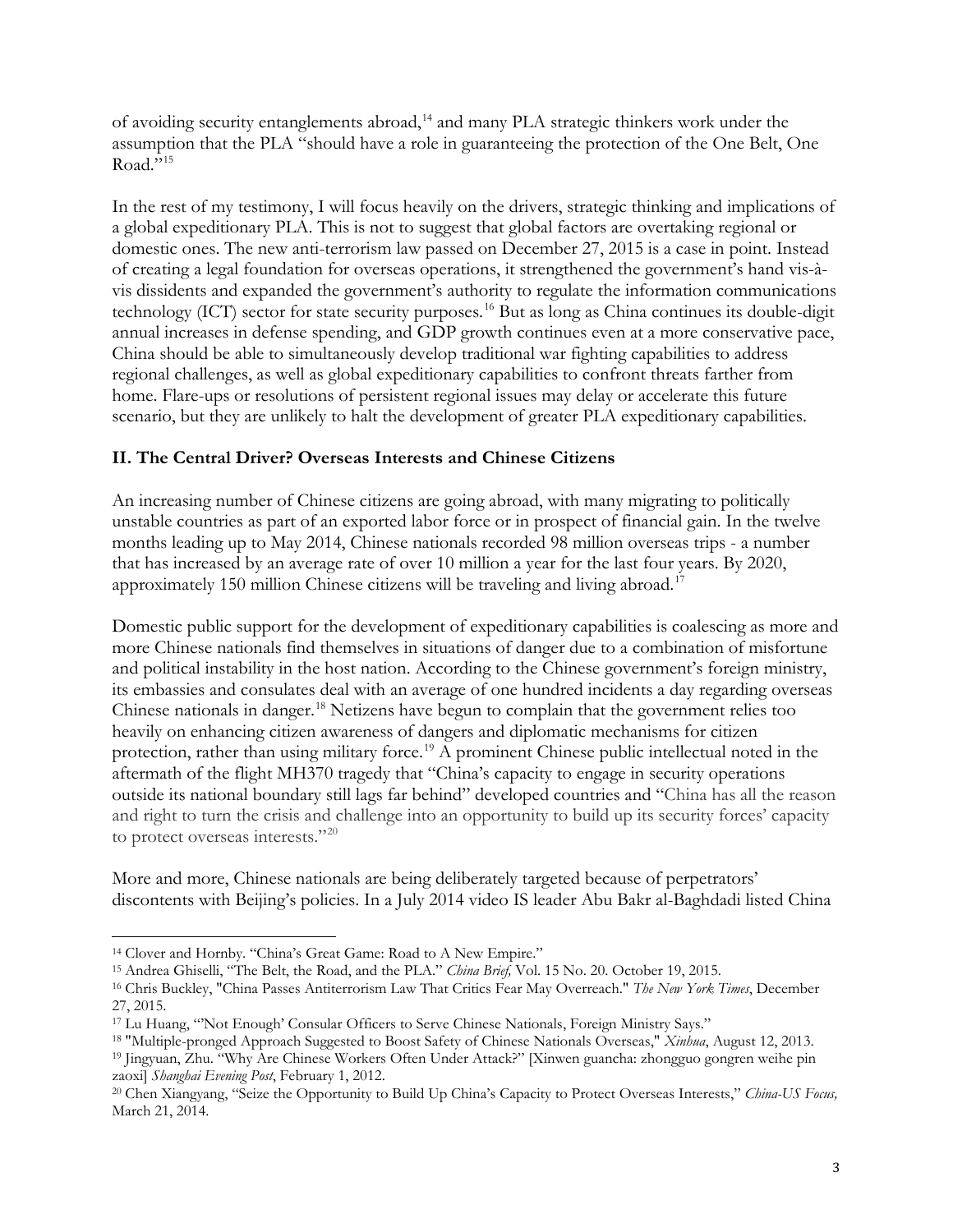as a country where "Muslim rights are forcibly seized."<sup>[21](#page-3-0)</sup> In September 2014, Philippine suspects were arrested in Manila for planning attacks against the Chinese embassy and Chinese workers. The Spratley Island sovereignty dispute allegedly motivated the perpetrators along with resentment over what they considered to be the "monopolistic policies" of Filipino-Chinese businessmen. That same month, a gunman injured a Chinese national and another was kidnapped.<sup>22</sup> In July 2015, Beijing was compelled to issue a travel warning after Asian tourists were harassed during anti-China protests in Istanbul sparked by anger over Beijing's treatment of Uighurs in Xinjiang.[23](#page-3-2)

Fall 2015 saw an uptick in violence that created great concern in the Chinese government about appearing impotent in its ability and willingness to react to global threats. A Chinese national was injured when gunmen and suicide bombers attacked a number of popular locations in Paris on November 13. A few days later ISIS announced it had kidnapped and executed Chinese national Fan Jinghui. These incidents caused commentators to speculate whether China would be drawn into the Middle East conflict against ISIS.<sup>[24](#page-3-3)</sup> While Xi condemned the Paris attack, Chinese officials urged international cooperation against terrorism but continued to be reluctant to offer support.<sup>[25](#page-3-4)</sup> The next week, seven Chinese nationals were among the 170 hostages taken in Mali with three Chinese rail executives killed in the hotel siege. Xi promised domestic audiences that China would strengthen international collaboration "to resolutely fight violent terrorist activities that hurt innocent lives" and the Foreign Ministry promised "in light of the new circumstances" to "come up with new proposals to ensure the security of Chinese citizens and institutions overseas."[26](#page-3-5)

The Chinese government was obviously concerned about the public reaction to Fan's execution and China's relatively minimal response. President Xi and the Foreign Ministry made statements condemning terrorism, promising justice and reiterating China's commitment to protecting its citizens abroad, most likely in an effort to placate domestic audiences. [27](#page-3-6) The foreign ministry spokesman also claimed that "relevant departments of the Chinese government activated emergency response mechanisms upon learning the kidnapping and made all-out efforts to rescue him,"[28](#page-3-7) though no public details have been released to provide substance to the statement. One article in the South China Morning Post argues that China was negotiating for Fan's release, but French and the Russian airstrikes disrupted contacts, resulting in Fan's death.[29](#page-3-8) But no official statements have been made to this effect, nor have there been additional reporting to corroborate this story.

Congruently, the government shut down discussions on social media, curtail reporting by news outlets, and blocking searches for his name, as well as the terms "Islamic State," "hostage," and

<span id="page-3-0"></span><sup>21</sup> Bethany Allen-Ebrahimian, "China Censors Online Outcry After ISIS Execution." *Foreign Policy,* November 18, 2015. <sup>22</sup> Shannon Tiezzi. "China Warns Citizens to Stay Away From Philippines." *The Diplomat,* September 17, 2014.

<span id="page-3-2"></span><span id="page-3-1"></span><sup>23</sup> Ivan Watson and Steven Jiang. "Beijing Issues Travel Warning After Turkey Protests Target Chinese." *CNN*, July 8,

<sup>2015.</sup>

<span id="page-3-3"></span><sup>24</sup> Shannon Tiezzi. "ISIS: Chinese Hostage Executed." *The Diplomat,* November 19, 2015.

<span id="page-3-4"></span><sup>25</sup> Ibid.

<span id="page-3-5"></span><sup>26</sup> Browne, "Beijing Fears Looking Impotent in the Face of Terror."

<span id="page-3-6"></span><sup>27</sup> Foreign Ministry of China, "2015 Nian 11 yue 19 ri waijiaobu fayanren Hong Lei zhuchi lixing jizhehui " [Foreign Ministry Spokesperson Hong Lei Holds Regular Press Conference on November 19, 2015], Foreign Ministry of China, November 19, 2015; "Xi Jinping biaoshi qianglie qianze" " [Xi Jinping Expresses Strong Condemnation], *Renmin Ribao*, November 20, 2015.

<span id="page-3-7"></span><sup>28</sup> Shannon Tiezzi. "Chinese Citizens Among 170 Hostages Taken in Mali Hotel." *The Diplomat*, November 20, 2015 <sup>29</sup> "Guanmeifang zhuanjia: zhongfang cengzhi Fan Jinghui yue zai anbaer, yingjiu bei e fa xingdong da luan"

<span id="page-3-8"></span><sup>[</sup>Government media expert: China Knew that Fan Jinghui Was Around Anbar. Rescue Mission Was Interrupted by Russian and French activities], *South China Morning Post,* November 20, 2015.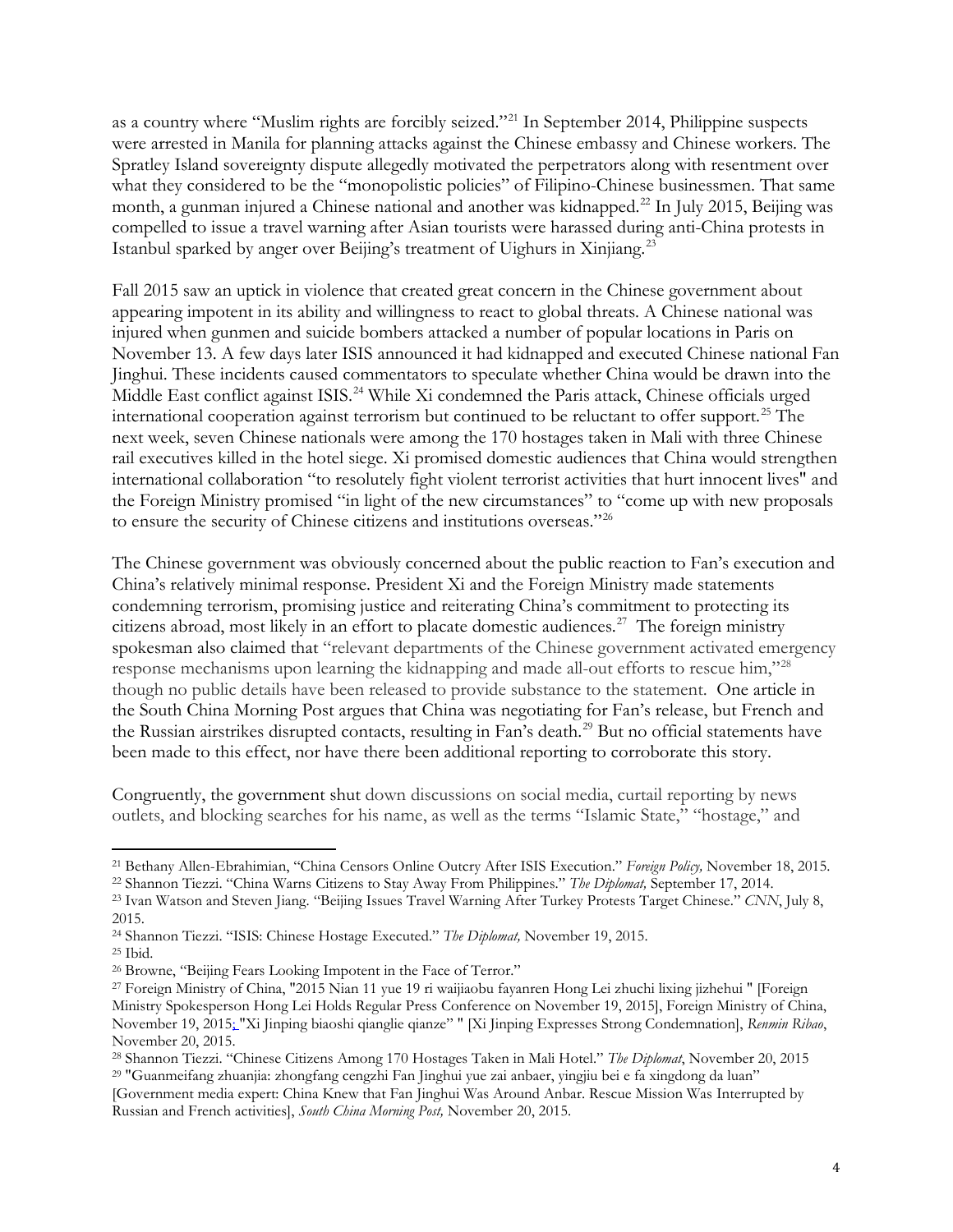"Muslim."[30](#page-4-0) Most of the posts currently on Weibo are official news reports with a few uncensored posts that support China's nonintervention principle and defend the government's actions regarding the hostage incident.<sup>31</sup> The bloggers whose posts remain visible on social media argue that China should prioritize stability and economic development, that the loss of one life is not worth getting 1.3 billion lives involved in a war, and that the U.S. and Russia are encouraging China to take part in their trouble in the Middle East.<sup>[32](#page-4-2)</sup> But a Hong Kong site, Free Weibo, which stores censored content, shows netizens openly calling for military action to retaliate against ISIS and highlighting concerns about Uighurs becoming extremists and being trained by ISIS to commit domestic terrorism.[33](#page-4-3)

Undoubtedly, a segment of the Chinese public supports more proactive military approach. In one *Huanqiu Shibao* 2009 poll, 89.6% of 18,873 respondents answered 'yes' to the question of whether China should establish overseas military bases.<sup>[34](#page-4-4)</sup> There was an outcry amongst the Chinese public about Fan's execution and Beijing's inability to respond strongly to it. Beijing's rhetoric was seen in stark contrast to the French declaration of war on ISIS and Russian and U.S. military action against the Islamic State.[35](#page-4-5) But many censored posts opposed military retaliation,warning China not to get caught up in the troubles of the world. Besides, as many Chinese experts argue that China does not have capabilities to fight terrorists in the Middle East,<sup>[36](#page-4-6)</sup> the Chinese government is likely to continue to encourage multilateral counter-terrorism organized under the  $UN<sup>37</sup>$  $UN<sup>37</sup>$  $UN<sup>37</sup>$  and favor plans that do not directly involve the PLA, such as cutting off ISIS' financial sources.<sup>[38](#page-4-8)</sup>

Even with its expanding overseas interests, China will continue to be cautious and reluctant to involve itself in international conflict outside the framework of UN PKOs. Even though China is unlikely to swing to the opposite extreme, unilaterally using force abroad to enhance protection of its commercial interests and overseas citizens, this does not mean significant changes are not underway. Indeed, China has already been pushed by real time events to allow for overseas operations. China sent its first overseas deployment of combat troops in a peacekeeping role to Mali in late 2013. The Gulf of Aden anti-piracy operations, the first of its kind for China, have been a springboard for China to expand considerably its maritime security operations, from evacuating its citizens from Libya and Yemen to escorting Syrian chemical weapons to their destruction and

<span id="page-4-1"></span><span id="page-4-0"></span><sup>30</sup> Bethany Allen-Ebrahimian, "China Censors Online Outcry After ISIS Execution." *Foreign Policy,* November 18, 2015. <sup>31</sup> "#Zhongguo rendun bei IS shahai," [Chinese Hostage Killed by IS], last accessed on Jan. 14, 2016, [http://www.weibo.com/p/100808b58d65f6131100b6811b644ed92ce9c2?k=](http://www.weibo.com/p/100808b58d65f6131100b6811b644ed92ce9c2?k=%E4%B8%AD%E5%9B%BD%E4%BA%BA%E8%B4%A8%E8%A2%ABIS%E6%9D%80%E5%AE%B3&from=501&_from_=huati_topic)中国人质被 IS 杀害  $&$  from = huati topic

<span id="page-4-2"></span><sup>32</sup> "#Zhongguo rendun bei IS shahai," [Chinese Hostage Killed by IS] last accessed on Jan. 14, 2016, [http://www.weibo.com/p/100808b58d65f6131100b6811b644ed92ce9c2?k=](http://www.weibo.com/p/100808b58d65f6131100b6811b644ed92ce9c2?k=%E4%B8%AD%E5%9B%BD%E4%BA%BA%E8%B4%A8%E8%A2%ABIS%E6%9D%80%E5%AE%B3&from=501&_from_=huati_topic)中国人质被 IS 杀害  $&$ from= $\overline{501}&$  from =huati\_topic

<span id="page-4-3"></span><sup>33&</sup>quot;#Yisilangguo" [Islamic State] last accessed on Jan. 14, 2016, [https://freeweibo.com/weibo/](https://freeweibo.com/weibo/%E4%BC%8A%E6%96%AF%E5%85%B0%E5%9B%BD)伊斯兰国

<span id="page-4-4"></span><sup>34</sup> For more on the domestic public's view, see Christopher D. Yung and Ross Rustici. *"Not An Idea We Have to Shun": Chinese Overseas Basing Requirements in the 21st Century*. China Strategic Perspectives, Vol. 7. Washington, DC: National Defense University Press, 2014. p. 53.

<span id="page-4-5"></span><sup>35</sup> Browne, "Beijing Fears Looking Impotent in the Face of Terror."

<span id="page-4-6"></span><sup>36</sup> "Guanmeifang zhuanjia: zhongfang cengzhi Fan Jinghui yue zai anbaer, yingjiu bei e fa xingdong da luan" [Government media expert: China Knew that Fan Jinghui Was Around Anbar. Rescue Mission Was Interrupted by Russian and French activities], *South China Morning Post,* November 20, 2015.

<span id="page-4-7"></span><sup>&</sup>lt;sup>37</sup> Foreign Ministry of China. "2015 Nian 12 yue 3 ri waijiaobu fayanren Hua Chunying zhuchi lixing jizhehui" [Foreign Ministry Spokesperson Hua Chun Ying Holds Regular Press Conference on December 3, 2015], Foreign Ministry of China, December 3, 2015.

<span id="page-4-8"></span><sup>38</sup> Foreign Ministry of China. "2015 Nian 12 yue 3 ri waijiaobu fayanren Hua Chunying zhuchi lixing jizhehui."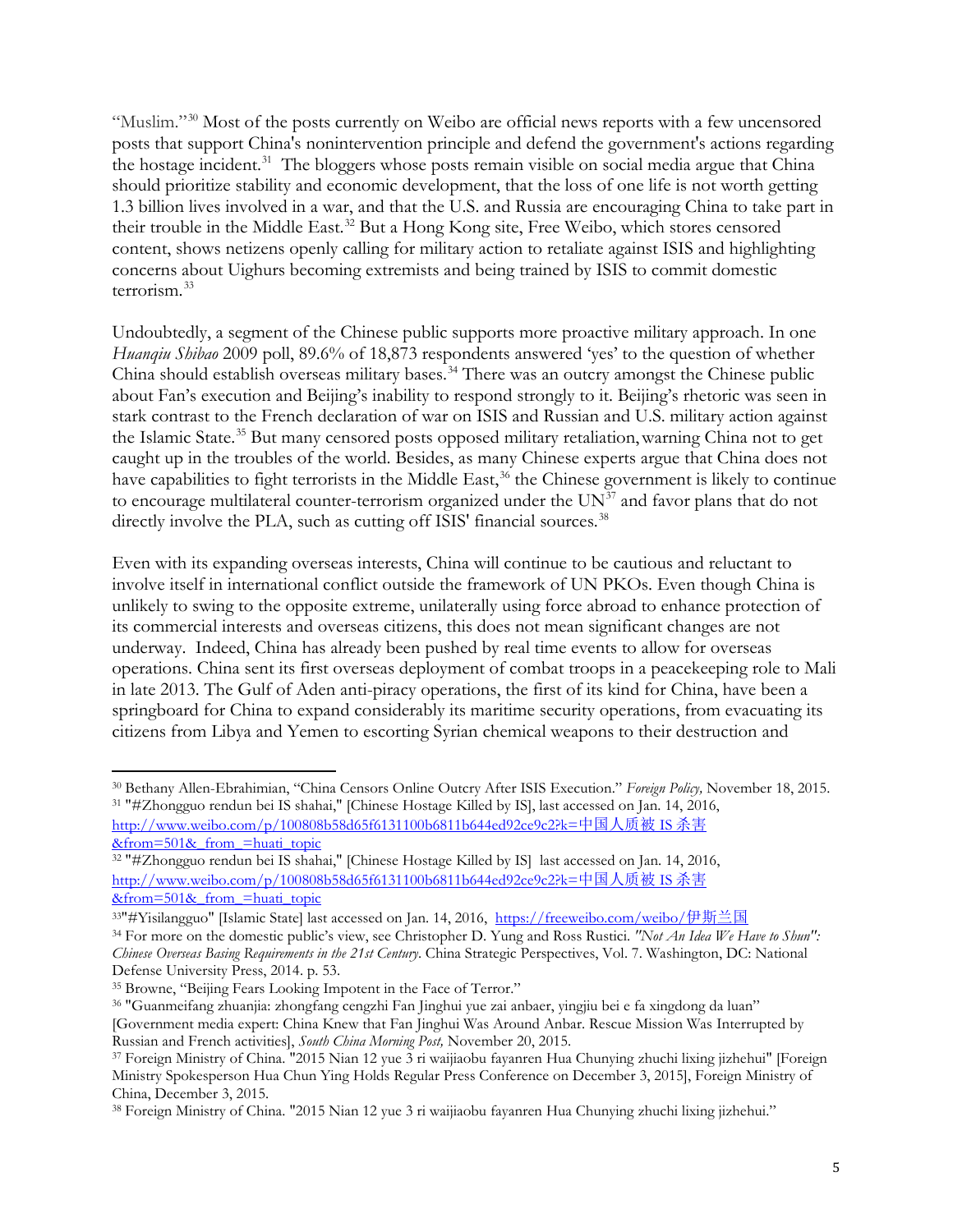participating in the search for Malaysia Airlines Flight 370.<sup>[39](#page-5-0)</sup> In the Yemen operation conducted in late March and early April 2015, Chinese navy evacuated 570 Chinese citizens and 225 foreign nationals from the volatile country.[40](#page-5-1) All official statements and news articles praised the operation for successfully protecting Chinese citizens overseas, the caliber of the military operation, China's good diplomatic relations with Yemen that facilitated the evacuation, and China's commitment to humanitarian assistance.<sup>[41](#page-5-2)</sup>

It has not been lost on the Chinese leadership that these types of operations can help substantiate the Party's line that a stronger China militarily would contribute to global peace and stability. A Chinese military with the ability to project power globally, even if only for a short period of time in relatively permissive environments, could contribute more to peacekeeping missions and humanitarian assistance and disaster relief (HADR) operations. A proclaimed desire to contribute more to the global good could provide a legitimate and nonthreatening rationale for the development of power projection capabilities.

# **III. Chinese Thinking on the Development of Expeditionary Capabilities**

China has already demonstrated a projected willingness to engage to a degree in overseas operations. In a May [white paper,](http://news.usni.org/2015/05/26/document-chinas-military-strategy) China said its army would "adapt itself to tasks in different regions, develop the capacity of its combat forces for different purposes, and construct a combat force structure for joint operations." This official strategy document proclaimed that the PLA Navy (PLAN) would gradually add "open seas protection" to its current focus "offshore waters defense." Similarly, the Chinese Air Force will boost its capabilities for strategic early warning, air strike, air and missile defense, information countermeasures, airborne operations, strategic projection and comprehensive support. $42$ 

But the exact shape and capabilities of a future global expeditionary PLA remains uncertain, and contingent on regional developments, domestic political factors, and the international security environment. Given the likely mission of protecting Chinese citizens and Chinese property and assets, the PLA will need to be able to conduct noncombatant evacuation operations, humanitarian assistance/disaster relief, counterterrorism, counterinsurgency, training and building partner capacity, special operations ashore, riverine operations, military criminal investigation functions, physical security/force protection, presence operations and military diplomacy.[43](#page-5-4)

Chinese writings can give us some insight into thinking about the development of expeditionary capabilities, but content is quite limited given the relatively new and sensitive nature of the issue. China has had a historical aversion to alliances and overseas basing; China argues that its rejection of such 'hegemonic' behaviors is critical evidence that it will be a different, more peaceful, great power. China's policy of not interfering in the domestic affairs of other countries also continues to be an influential principle, in part because of the ongoing need to protect itself from international

<span id="page-5-0"></span><sup>39</sup> Andrew S. Erickson and Austin M. Strange, "*Six Years at Sea… and Counting: Gulf of Aden [Anti-Piracy](http://www.amazon.com/China-Gulf-Aden-Andrew-Erickson/dp/0985504501/ref=la_B001JP451A_1_1?s=books&ie=UTF8&qid=1423762463&sr=1-1) and China's Maritime [Commons](http://www.amazon.com/China-Gulf-Aden-Andrew-Erickson/dp/0985504501/ref=la_B001JP451A_1_1?s=books&ie=UTF8&qid=1423762463&sr=1-1) Presence"* Washington, DC: Jamestown [Foundation,](http://www.jamestown.org/programs/chinabrief/single/?tx_ttnews%5Btt_news%5D=44181&tx_ttnews%5BbackPid%5D=25&cHash=9730f8b6d0d3eb2ad5b99ad6418b5ccb) 2015.

<span id="page-5-1"></span><sup>40</sup> Eddie Linczer. "Yemen Evacuation Demonstrates China's Growing Far-Seas Naval Capabilities. *American Enterprise Institute,* April 3, 2015.

<span id="page-5-2"></span><sup>41</sup> Zhao Cheng, "Yemen cheqiao jianzheng daguo nengli yu dandang" " [Evacuation of Chinese in Yemen Testifies to the Capabilities and Duties of a Powerful State], *Renin Ribao*, April 10, 2015.

<span id="page-5-4"></span><span id="page-5-3"></span><sup>42</sup> The State Council Information Office of the People's Republic of China, "*China's Military Strategy 2014*" May 2015. <sup>43</sup> Yung et al, *Not An Idea We Have to Shun,* p. 53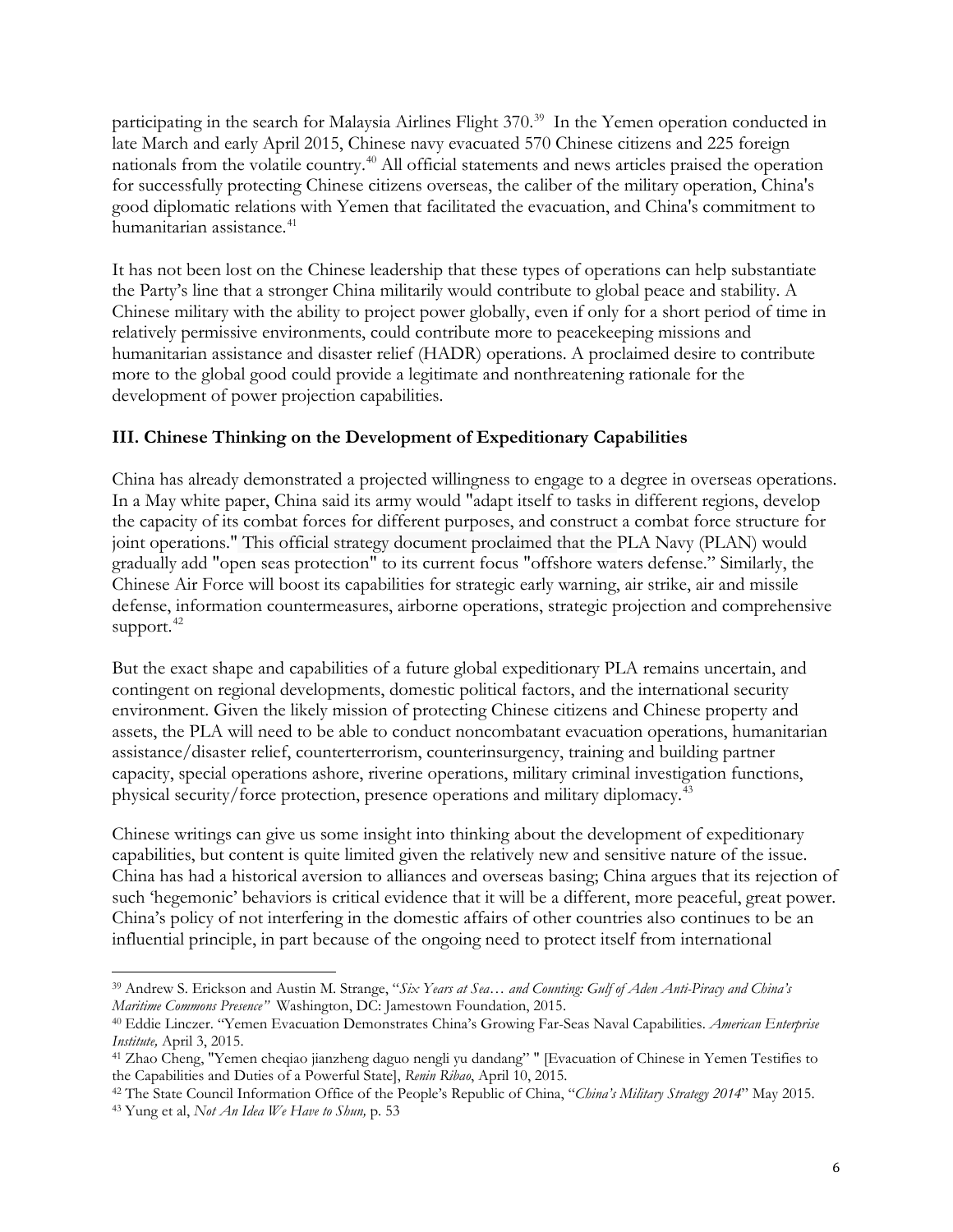criticism, separatist movements, and calls for democracy or greater protection of human rights.<sup>[44](#page-6-0)</sup> Pressures for continuity, such as the belief that interference is ineffective, the desire to promote China's leadership in the developing world, and the deep-rooted desire to be a different type of great power than the United States or former colonial powers, affect calculations of costs, benefits, and appropriate responses to its expanding overseas interests.

Therefore, it comes as no surprise that in this early stage of consideration, Chinese writings often fail to address global power projection directly and have yet to settle on effective and positive models for China to emulate. Though in some cases, writers will gently suggest the need for overseas basing to be able to project power outside its immediate region.<sup>[45](#page-6-1)</sup> The discussions that do emerge focus on naval strategies, suggesting that at this stage the Chinese are largely focused on projecting naval power, and less on the necessities for projecting ground and air power.<sup>[46](#page-6-2)</sup> It seems that instead of forging the path, frameworks are being created to understand actions and narrow the gap between policy and practice.

But faced with an operational imperative, thinking may shift - just as it did with peacekeeping operations in the 1990s. Xi Jinping has already made a number of unexpected and significant organizational reforms to enhance the professionalization of the force, reduce corruption, and create a command structure more conducive to joint operations.<sup>[47](#page-6-3)</sup> Admittedly, China is unlikely to seek military alliances or to establish permanent boots-on the ground military bases overseas over the next decade, and perhaps ever. Chinese thinkers consider the US basing model to be ideological anathema and strategically imprudent. But restrictions on Chinese military presence overseas are loosening with much debate about establishing areas from which to stage operations. For this, a few principles are emerging - China's purpose for the base would need to be in line with host country's interests and neighboring countries preference and the base must set up to protect overseas rights and interests, and cannot be used to attack other countries.<sup>[48](#page-6-4)</sup> Also, China's overseas access policies no doubt take into account a desire to minimize 'China Threat Theory' or concerns nations have with how China may use its newfound military power in the future.<sup>49</sup> To manage risk and its image, Chinese thinkers still refer to noninterference, suggesting that Beijing exploit international institutions such as the UN, SCO or ASEAN regional forum to protect its overseas interests or build a better multilateral framework for such protections.<sup>50</sup> If Chinese overseas missions expand to include NEOs, HADR, and protection of citizens, **"**the PLA over the long run might attempt to establish permanent basic access to a facility with communications, housing for sailors, medical

<span id="page-6-0"></span><sup>44</sup> Oriana Skylar Mastro, "Noninterference in Contemporary Chinese Foreign Policy: Fact or Fiction?" in Donovan Chau and Thomas Kane (eds), *China and International Security: History, Strategy, and 21st Century Policy, Vol. 2*. Santa Barbara, CA: Praeger, 2014. pp. 95-114.

<span id="page-6-1"></span><sup>45</sup> Ma Jianguang, Li Youren "Buzhen dizhonghai, eluosi poju xin silu" [Embattle Mediterranean, Russia's new thought to break the dilemma] *PLA Daily*, March 27, 2015. p.7.

<span id="page-6-2"></span><sup>46</sup> Luo Zheng, "Zhongguo haijun tuijin zhanlve zhuanxing" [The Change of China's Navy Strategies], *PLA Daily*, May 27, 2015.<br><sup>47</sup> "Military Reform: Xi's New Model Army," The Economist, January 16, 2016.

<span id="page-6-3"></span>

<span id="page-6-4"></span><sup>&</sup>lt;sup>48</sup> Shen Dingli, "Don't Shun the Idea of Setting Up Overseas Military Bases," *China.org*, January 28, 2010, available at www.china.org.cn/opinion/2010-01/28/content\_19324522.htm<br><sup>49</sup> Feng Chunmei "Junshi zhuanjia jiedu zhongguo junshi zhanlve" [Military Experts Explain Chinese Military Strategy]

<span id="page-6-5"></span>*People's Daily*, May 27, 2015, p.4.

<span id="page-6-6"></span><sup>50</sup> Wang Falong, "Zhongguo haiwai liyi weihu lujing yanjiu" [Approaches of Safeguarding China's Overseas Interests] *guoji zhanwang,* May 2014; Su Changhe, "Lun zhongguo haiwai liyi" [On China's Overseas Interest] *Shijie jingji yu zhengzhi*  August 2009.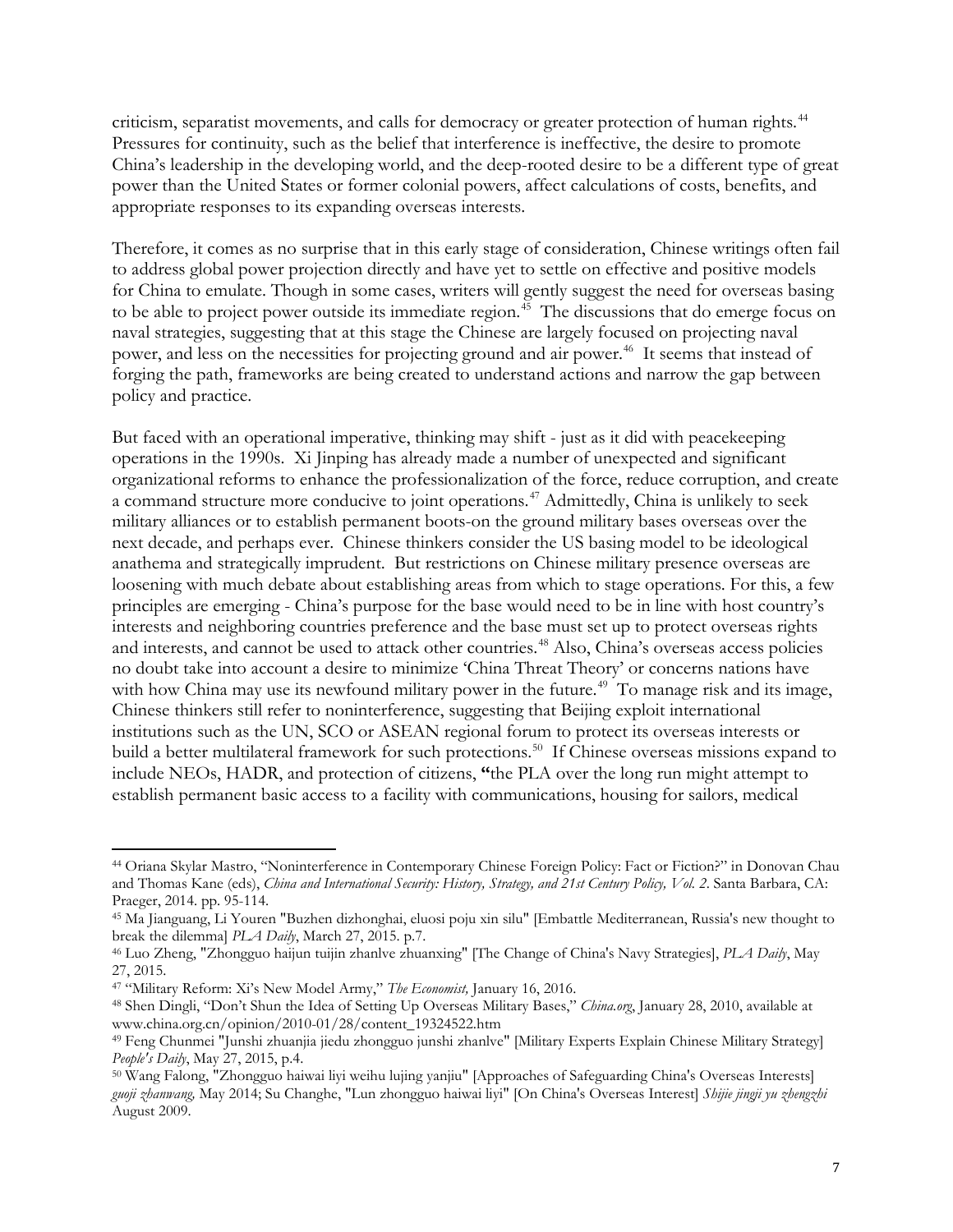facilities, rudimentary ship and equipment repair, and replenishment and resupply functions"<sup>[51](#page-7-0)</sup> along the lines of the U.S. concept of 'places not bases.' But given current trends, one model may adopt according to an NDU study is the dual use logistics facility model, which would involve "a mixture of access to overseas commercial facilities and a limited number of military bases."[52](#page-7-1) One area of concern is that China may be building up a network of commercial ports, a string of pearls, such as those in Gwadar, Pakistan or Hambantota, Sri Lanka – which they can surreptitiously convert to use for military operations at a later date. I agreed with the NDU study that current PLA operational patterns current lend little support to this thesis – regardless, China would have to make significant changes to those ports to make them fit for military operations, and therefore there will be clear indicators if China moves in that direction.

While a far cry from the US global basing model, permanent Chinese access and corresponding increase in Chinese military presence outside its immediate region would be a huge leap, not only in capabilities, but also in Chinese thinking. But China is also no stranger to throwing principles out the window when they are obsolete and undergoing tough reforms. In November 2015, after decadeslong debate, the Party is going against entrenched PLA interests and attempting to move through a reform to its military regional (MR) system. While successful implementation is far from certain, these changes would enhance PLA mobility and facilitate joint operations by weakening the army's dominance of the PLA - both necessary for effective power projection. The shift from seven military regions to four strategic zones is partly inspired by China's contemporary need for a strong blue-water navy to protect China's maritime lifelines and its expanding overseas interests, and the previous command structure centered on land forces could not meet those needs.<sup>[53](#page-7-2)</sup> It is only a matter of time before the same logic is applied to Chinese foreign policy principles, creating more flexibility for Beijing to establish strategic partnerships and access points.

#### **IV: Implications for U.S. Interests**

If trends in Chinese overseas access arrangements are any indication, this may already be underway. In November, Beijing reached an agreement with Djibouti to establish a naval logistics hub there, which would be China's first overseas outpost.<sup>[54](#page-7-3)</sup> The same month, a Chinese company linked to the PLA acquired a 99-yr lease of part of Darwin port in Australia.<sup>55</sup> Malaysia also agreed to allow Chinese navy to use a port strategically located close to the Spratly Islands – allegedly to strengthen defense ties between the two sides and signal neutrality over the ongoing power competition between China and the United States.<sup>[56](#page-7-5)</sup>

The bottom line is the development of Chinese expeditionary capabilities could potentially threaten regional stability and peace. At the very least, a more active and globally present PLA will complicate U.S. foreign policy and elevate risk for U.S. operations overseas. It is possible that a capable global PLA would shape Chinese interests in a positive direction, with Beijing taking on greater

<span id="page-7-0"></span><sup>51</sup> Yung et al, *Not An Idea We Have to Shun,* p. 42.

<span id="page-7-1"></span><sup>52</sup> Ibid., p. 2.

<span id="page-7-2"></span><sup>53</sup> Minnie Chan, "China Hits the Launch Button for Massive PLA Shake-Up to Create a Modern, Nimble Force." *South China Morning Post,* November 25, 2015.

<span id="page-7-3"></span><sup>54</sup> Jane Perlez and Chris Buckley. "China Retools Its Military with a First Overseas Outpost in Djibouti." *The New York Times,* November 26, 2015.

<span id="page-7-4"></span><sup>55</sup> Michael Forsythe. "Australia Defends Port Lease to Chinese Company with Military Ties." *The New York Times,*  November 14, 2015.

<span id="page-7-5"></span><sup>56</sup> Teoh, Shannon. "Malaysia to Allow PLA Navy Use of Strategic Port." *The Straits Times,* November 22, 2015.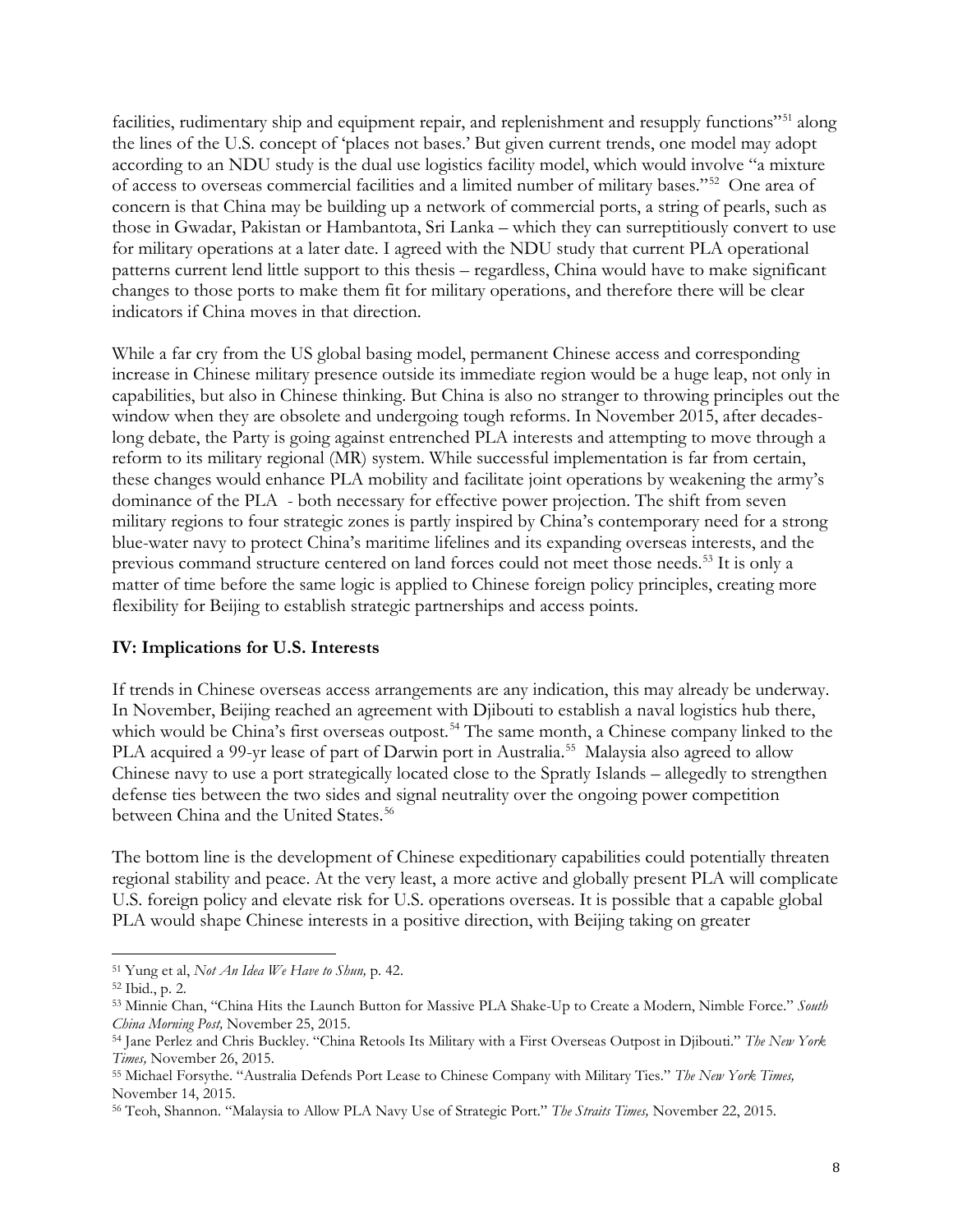international responsibility to promote peace in conflict-prone areas. But given the current focus on domestic stability and regional security issues and maritime disputes, and China's historical tendency to define international interests in narrow domestic terms, it's unlikely.

#### *China's Increasingly Interventionist Policies*

Once the PLA has the capabilities to intervene abroad, and ideological barriers to global operations have been loosened, the Chinese leadership may become more interventionist. To date, China has been more willing to deviate from its policy of noninterference in other countries' internal affairs if China were doing so in a multilateral and permissive environment. A more assertive China may be a positive development for the United States - a global expeditionary PLA could also create a more assertive China that is positioned to provide international public goods, further enmeshing Beijing into the current world order, and reducing the incentives for it to use force to resolve disputes.

One possible future scenario is that China relaxes its noninterference principle as its global interests expand and overlap with those of the United States, leading to coordination between the two countries on global issues. But there are three reasons to question the feasibility of this ideal outcome. First, as the North Korean nuclear issue has demonstrated, even when Chinese and American interests overlap, divergence in their preferred tactics can inhibit progress on the issue at hand. Second, China defines its core interests narrowly in domestic terms while the U.S. is more likely to view issues from the perspective of maintaining the current global order. The United States has historically attempted to influence the outside world to ensure its safety, but Chinese leaders believe that strengthening the country internally enhances its national security. This difference in strategic thinking can lead to different preference rankings for the types of international issues that need to be addressed, and which aspect of an issue is the most disconcerting. For example, China prioritizes stability in the DPRK over denuclearization, while the United States considers denuclearization to be of greater importance.

Lastly, abandonment of the nonintervention principle to facilitate its new global expeditionary mission would mean the potential for Chinese interference in issues in which the United States may prefer China's traditional hands-off approach.<sup>[57](#page-8-0)</sup> China's interests are unlikely to align perfectly with those of the United States – and adding China's military presence to the myriad of complex factors U.S. policy must take into account in the midst of a conflict may make it more difficult for the United States to accomplish its foreign policy goals. Since the end of the Cold War, the US has been accustomed to acting as the leader of coalitions in interventions; Syria shows the complications that arise when the US has to manage another power's simultaneous and uncoordinated intervention, which is designed to achieve goals other than what the US seeks. Interests could even be diametrically opposed - the United States might face the problem of managing rival and hostile actions, even if only thru proxy actors, like in the case of an apt analogy is Iranian activity throughout the Middle East.

An effective PLA could make matters worse on the ground, which would also be detrimental to the United States. More frequent PLA expeditionary operations means the U.S. military will be operating even more frequently in close proximity with the PLA. This could increase competitive dynamics between the two countries, increase concerns about operational security, or even increase

<span id="page-8-0"></span><sup>57</sup> For more on the evolution and drivers of China's noninterference principle, see Mastro, "Noninterference in Contemporary Chinese Foreign Policy: Fact or Fiction?"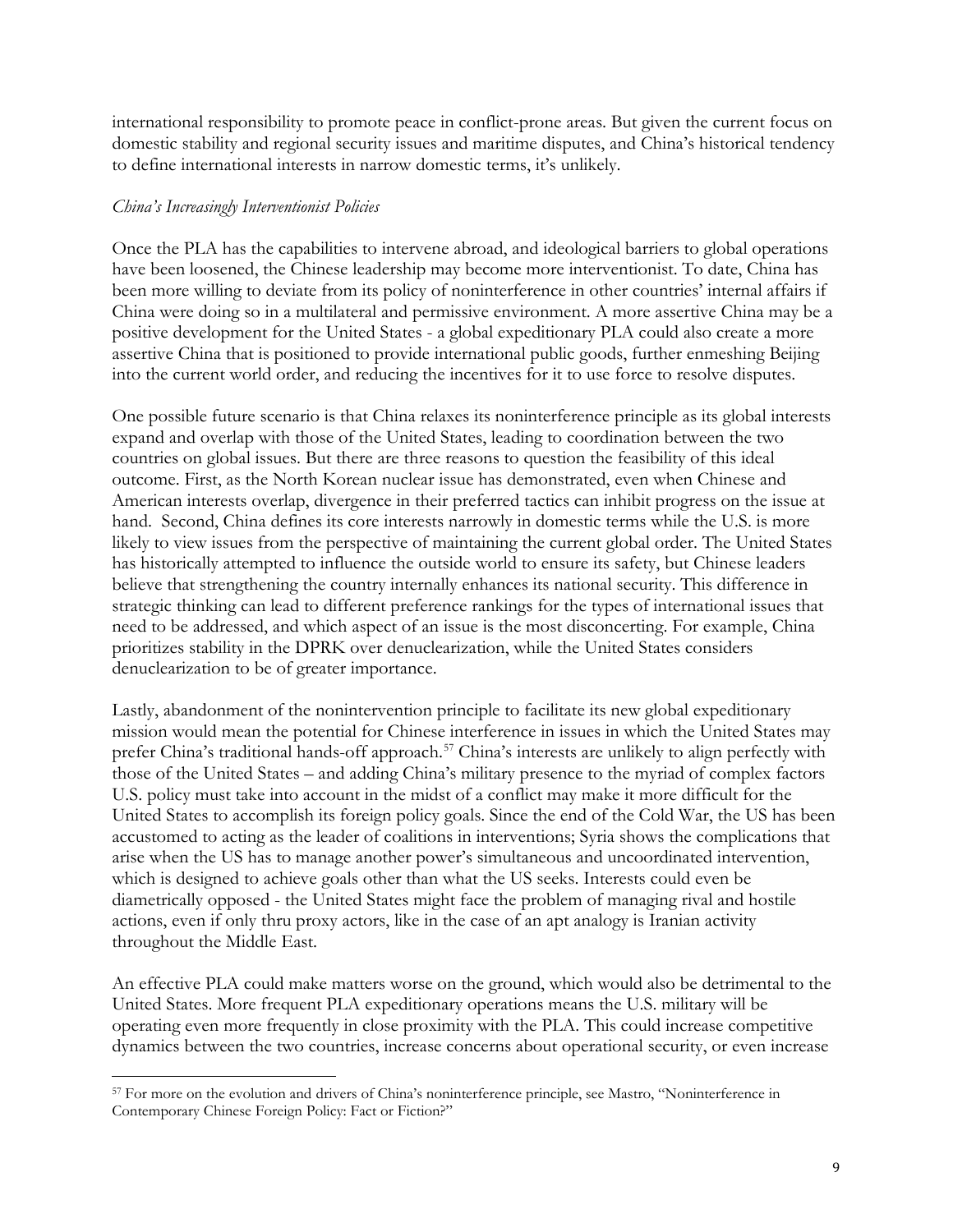the possibility of accidents. Just as increased Chinese assertiveness has affected U.S. alliances regionally, a globally Chinese military presence could affect U.S. alliance and partner management in other areas of the world, complicating already difficult relationships with countries such as Saudi Arabia or Pakistan. In cases where China operates in combination with other militaries, including that of the United States, there remain concerns that China is gaining critical operational experience and foreign know-how that it could apply to contentious regional issues to gain an upper hand.

### *Regional Balance of Military Power*

Even if China develops a more robust global expeditionary capability, regional contingencies will still be the focus of Chinese war planning. However, the breadth of capabilities the PLA will acquire to conduct expeditionary operations could endow it with other options it presently lacks regionally, and therefore may tempt China to expand the scope of those operations over time. The capabilities required for HADR, PKOs, NEOs, and personnel recovery missions are dual-use - that is, they will also strengthen China's traditional war fighting capabilities. Augmented sea and airlift, advanced SOF capabilities, a greater number of surface vessels and aircraft, and most significant, operational experience for its forces, could encourage China to expand the scope of its interests and willingness to use force to protect those interests. China could become more forceful, confident in its ability to achieve its objectives by force alone, with the backing of its people.

Even if this future scenario spurs a growth in traditional power projection capabilities or increased use of force abroad, the implications for the United States and its regional allies and partners are uncertain. China's increased military role in global affairs and enhanced expeditionary capabilities could create a balancing backlash among its Asian neighbors and contribute to instability in the region, as incentives for preventive war increase with the rapid shifts in regional balance of power. China could become confident in its ability to achieve its objectives by brute force alone, especially with domestic support. Or more confident in its military capabilities, Chinese policy may mature, becoming less sensitive and reactive to perceived slights to its core interests.

# *Creation of Global Ambition*

While the Chinese leadership may only plan on building expeditionary forces to address nontraditional threats, the increased capabilities may shape Chinese interests and preferred methods of achieving traditional security objectives. Chinese strategists and netizens have already launched a debate about whether China should aspire to become a global military power. Currently, those debates are couched in discussions about how China should approach its territorial disputes, especially in the East and South China Seas.<sup>[58](#page-9-0)</sup> But influential thinkers such as Col. Liu Mingfu, a former professor at the PLA National Defense University and author of *China Dream*, believe that China should aim to surpass the U.S. as the world's top military power.<sup>[59](#page-9-1)</sup> Additionally, in a March 2010 newspaper poll, 80% of respondents responded positively to the question "Do you think China should strive to be the world's strongest country militarily?" However, less than half of

<span id="page-9-0"></span><sup>58</sup> For example, one TV show discusses whether the aircraft carrier would be useful in dealing with the Japanese in the island dispute: [http://v.ifeng.com/mil/mainland/201210/fdf13f3a-8f39-4168-bdbc-2ef0067db861.shtml.](http://v.ifeng.com/mil/mainland/201210/fdf13f3a-8f39-4168-bdbc-2ef0067db861.shtml) "Will Carrier Help Resolve Chinese Maritime Disputes? [Hangmu fuyi shifou you zhu yu jiejue zhongguo haishi zhengduan?],"<br>v.ifeng.com video, October 20, 2012.

<span id="page-9-1"></span><sup>&</sup>lt;sup>59</sup> For an interview with Col Liu on the topic, see Cheng Gang, "PLA Colonel Advocates for China to Become World's Top Military Power [Jiefangjun dajiang zhuzhang zhongguo zhengzuo shijie diyi junshi qiangguo] *Global Times,* March 2nd, 2010.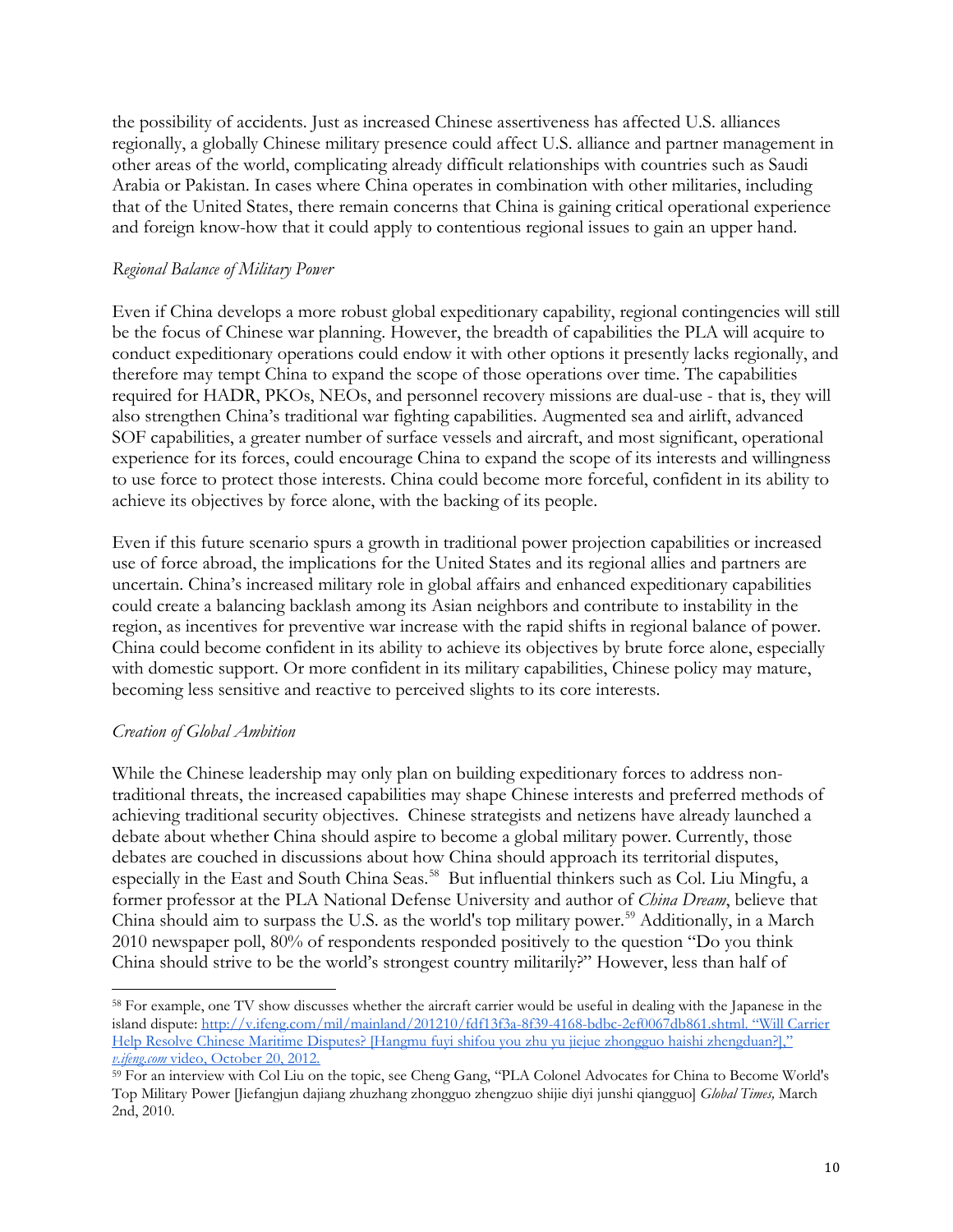respondents approved of a policy to publicly announce such an objective.<sup>[60](#page-10-0)</sup> While there is little evidence of China's desire to displace the United States as the world's superpower, Beijing's global ambitions could snowball as if China indeed because more involved militarily all around the world.

#### **V. Recommendations to Congress**

The greatest question for Congress is how to encourage China to promote greater transparency as the PLA develops expeditionary capabilities. I would argue that transparency in the military realm is best understood as consisting of two separate dimensions: intent transparency, regarding strategic plans and preferences; and capability transparency, regarding the factors that comprise military power. In these terms, most US analyses of China's military transparency are actually critical about its lack of *capability* transparency, rather than its *intent* transparency; while Beijing claims to be transparent because it offers a degree of *intent* transparency.

A broad sweep of Chinese articles show that Chinese thinkers recognize there are tradeoffs associated with transparency and secrecy - transparency can improve trust and reduce accidents. But this openness can also bring danger, national disaster and can even threaten a country's existence.<sup>[61](#page-10-1)</sup> As the PLA Secrecy Committee (*jiefangjun baomi weiyuanhui*) affirms, external criticism will not drive China's position on military transparency; the military situation will determine what to reveal, when and to whom.<sup>62</sup> The minimal prerequisites for capability transparency are that the United States will not endanger China's security or attempt to reduce its combat effectiveness.<sup>[63](#page-10-3)</sup>

At the same time, leading Chinese academics, military strategists, and state-sponsored media providers demonstrate a deep recognition and understanding that this choice leads to heightened anxiety about Chinese intentions, hurts its image, and provokes misunderstandings and miscalculations.<sup>[64](#page-10-4)</sup> Consequently, many hope China can partly achieve the benefits of military transparency through corresponding increases in intent transparency.<sup>[65](#page-10-5)</sup> To that end, China has incrementally expanded its military exchanges and participation in joint exercises, established crisis hotlines, routinized public announcements of strategic intentions, boosted involvement in multilateral frameworks, expanded military exchanges and has begun issuing notifications of its military activities and exercises.<sup>[66](#page-10-6)</sup>

<span id="page-10-0"></span><sup>60</sup> Ibid.

<span id="page-10-1"></span><sup>61</sup> Select examples include: Wu Xiaoming and Xu Weidi, "Junshi touming yu anquan huxin" [Military Transparency and Mutual Trust in the Security Realm], *Xiandai guoji guanxi* [Contemporary International Relations], No. 12 (2005), pp. 49- 56; Luo Yuan, "Zhongguo junshi 'yangguanghua'" [The Sunnyization of Chinese Military Affairs], *Guancha* [Outlook], No. 37 (2007), pp. 42-43.

<span id="page-10-2"></span><sup>62</sup> Xu Chen, "Baofang jiehe tuchu zhongdian: 2013 nian guofang baipishu toushe jundui baomi gongzuo xin dongxiang" [2013 Defense White Paper Reflects New Trends of Military Secret Service], *Baomi gongzuo*, No. 4 (2013).

<span id="page-10-3"></span><sup>63</sup> Luo, "Zhongguo junshi 'yangguanghua;'" Xu Chen, "Baofang jiehe tuchu zhongdian."

<span id="page-10-4"></span><sup>64</sup> Chen Zhou, *Junshi Touming Lun,* pp. 101, 137, 310; Su Yincheng, "Zhongguo jundui: geng kaifang, geng touming, geng zixin" [Chinese Military: More Open, More Transparent, More Confident], *Qiushi lilun wang*, October 24, 2012; Yan Yongchun, "Huxin rang shijie geng anquan - 'junshi touming lun' pingjie" [Mutual-trust Makes the World More Secure - A Review on 'The Theory of Military Transparency'], *Junying wenhua tiandi*, No. 4 (2013), pp. 43-44.

<span id="page-10-5"></span><sup>65</sup> Guo Rui, "Xifang guojia zhuliu meiti 'Zhongguo guofang touming du' baodao yanjiu" [A Study on Western Mainstream Media's Reports on 'China's National Defense Transparency'], *Dangdai Yatai* (Journal of Contemporary Asia-Pacific Studies), No. 2 (2012), p. 47; Wang and Wang, "Lengzhan hou Zhongmei junshi," p. 92; For more on the difference between intent transparency and military (capabilities) transparency, see Wu and Xu, "Junshi touming yu anquan huxin."

<span id="page-10-6"></span><sup>66</sup> Xu Hui and Han Xiaofeng, "Meiguo junshi touming zhengce jiqi dui Zhongguo de yingxiang" [The Impact of American Military Transparency Policy on China], *Waijiao Pinglun* (Foreign Affairs Review), No. 2, (2014), pp. 91-92; Chen Ce, "Renmin Ribao: Zhongguo junshi toumingdu dabu maijin, xiang shijie zhan heping chengyi" [People's Daily: Great Leaps in Chinese Military Transparency, A Peaceful Gesture to the World], *Xinhua*, July 5, 2011; Chen Zhou,